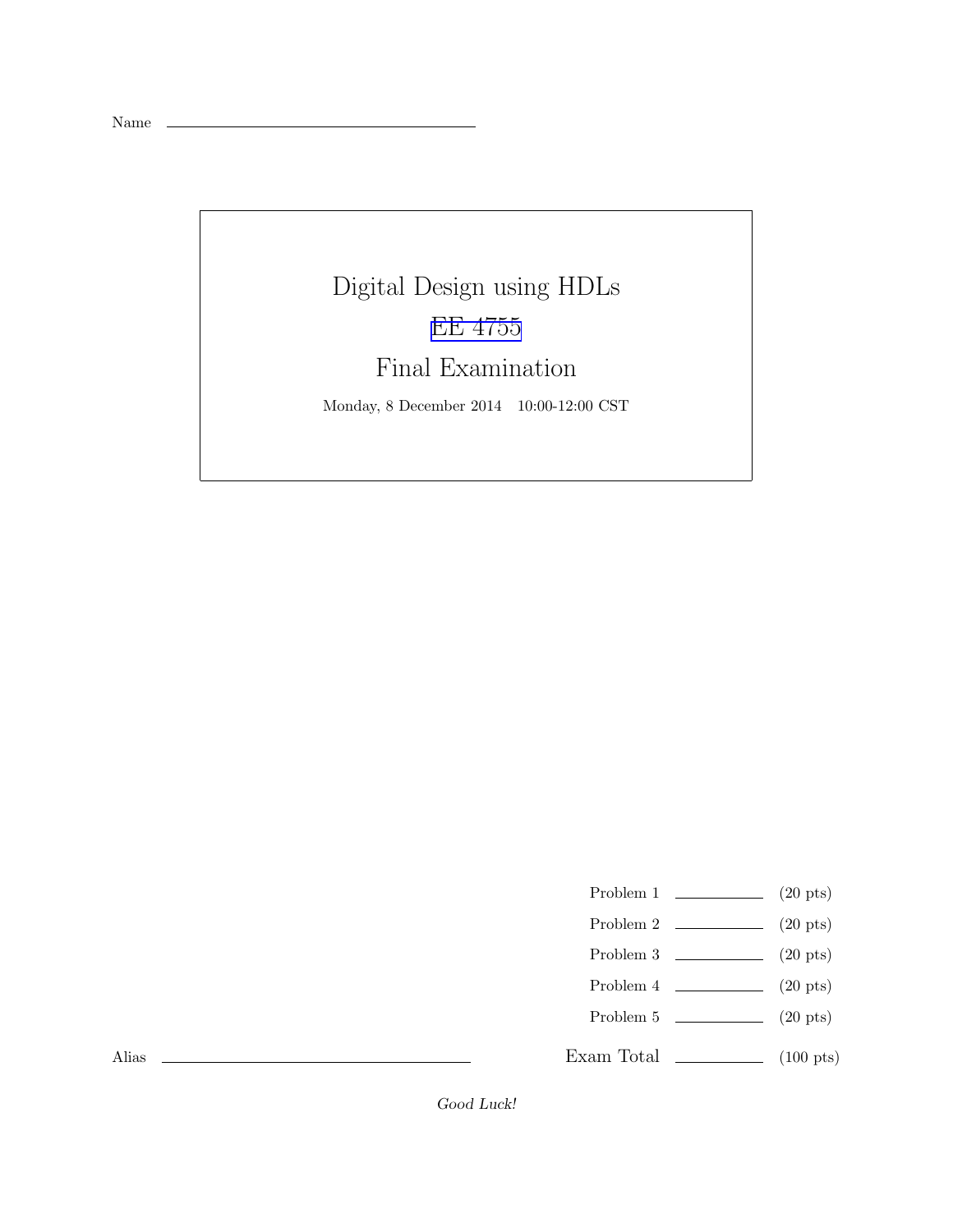Problem 1: [20 pts] The encode module below, based on Homework 4, is used to convert a decimal value to binary one ASCII digit at a time. Input val\_prev is the binary value so far, and output val\_next is the binary value after using ASCII character ascii\_char. If ascii\_char isn't a numeric digit non\_digit is set to 1 and val\_next is set to zero. There is also an overflow output.

```
module encode
 #( int width = 32 )
  (output logic [width-1:0] val_next,
   output logic overflow, output wire non_digit,
   input uwire [7:0] ascii_char, input uwire [width-1:0] val_prev);
  logic [width+3:0] val_curr; logic [3:0] high_bits, bin_char;
  assign non_digit = ascii_char < Char_0 || ascii_char > Char_9;
  always_comb begin
     bin_char = ascii_char - Char_0;
     val\_curr = 10 * val\_prev + bin\_char;high_bits = val_curr >> width;
     if ( non-digit ) begin overflow = 0; val_next = 0; end
     else begin
       overflow = high_bits != 0;
       val_next = val_curr;
     end
  end
endmodule
```
(a) Show the hardware that will be synthesized for this module. Take into account optimizations (see the next subproblem).

Synthesized hardware.

(b) Indicate how many units such as adders, multipliers, shifters, and multiplexors will actually be present in the optimized hardware. The count should be based on the units that are present after optimization, not on the hardware first inferred from the Verilog.

Number of adders.  $\Box$  Number of multipliers.  $\Box$  Number of shifters.  $\Box$  Number of multiplexors.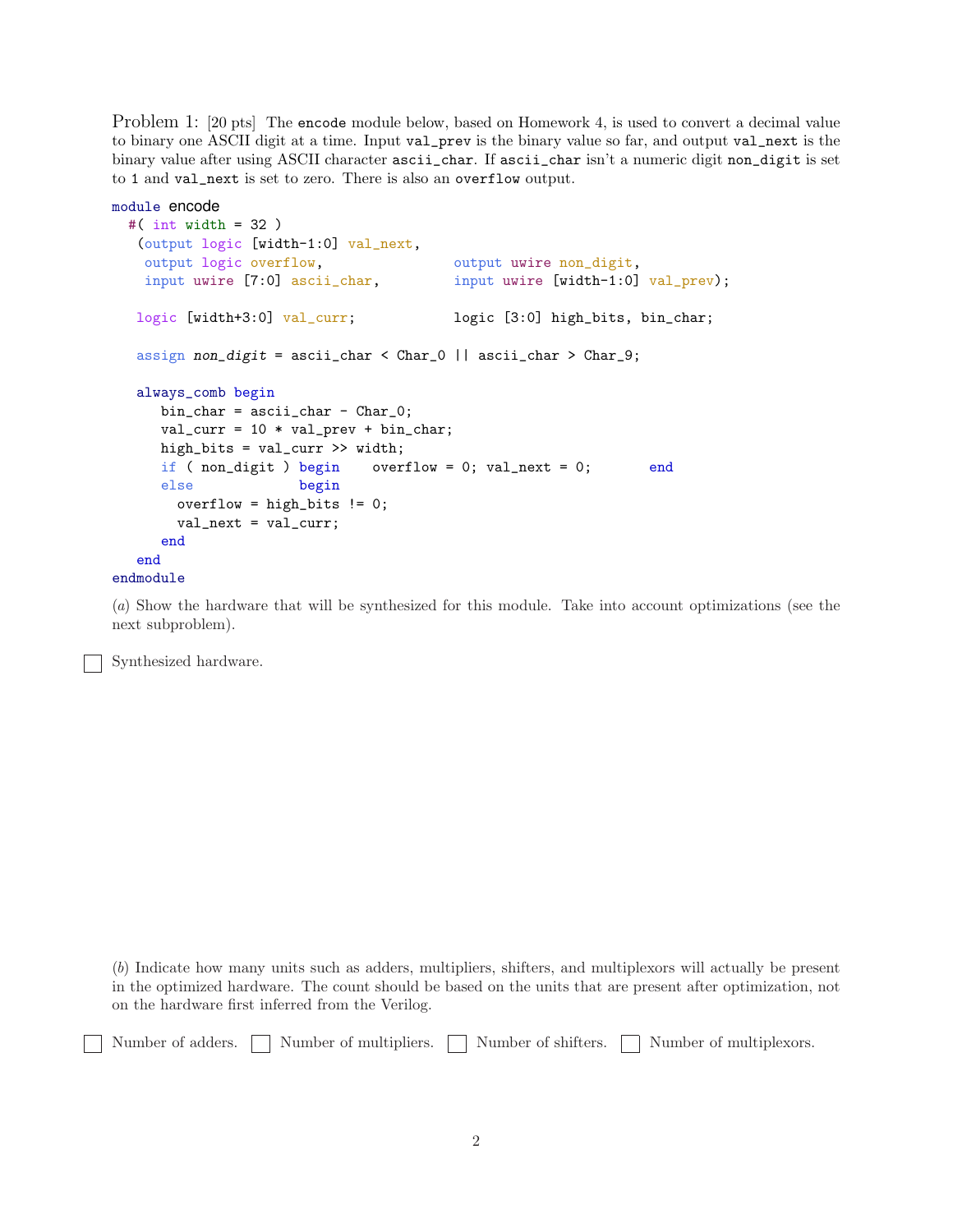Problem 2: [20 pts] Appearing below is another encode module, this one has a new input radix, which indicates the radix (base) of the number to be converted. When completed the module should function like the module from the previous problem, except that the digits form a radix-radix number. For example, if radix were 10 it would operate like the previous module. If radix were 8 the digits would be octal, etc.

(a) Modify the module so that it takes into account the radix. Assume that radix can be any value from 2 to 16. Note that for a radix of 16 the valid digits are 0-9 and A-F (only consider upper case).

Modify the module to generate the correct non\_digit output.

Modify the module to update val\_next correctly given the radix.

```
typedef enum {Char_0 = 48, Char_9 = 57, Char_A = 65, Char_F = 70} Chars;
module encode_radix #( int width = 32 )
   (output logic [width-1:0] val_next,
   output logic overflow, \qquad \qquad output uwire non_digit,
   input uwire [7:0] ascii_char, input uwire [width-1:0] val_prev,
   input uwire [4:0] radix);
  logic [width+3:0] val_curr;
  logic [3:0] high_bits, bin_char;
```

```
always_comb begin
      val_curr =
      high_bits = val_curr >> width;
      if ( non_digit ) begin
         overflow = 0;
         val\_next = 0;end else begin
         overflow = high\_bits != 0;
         val_next = val_curr;
      end
   end
endmodule
```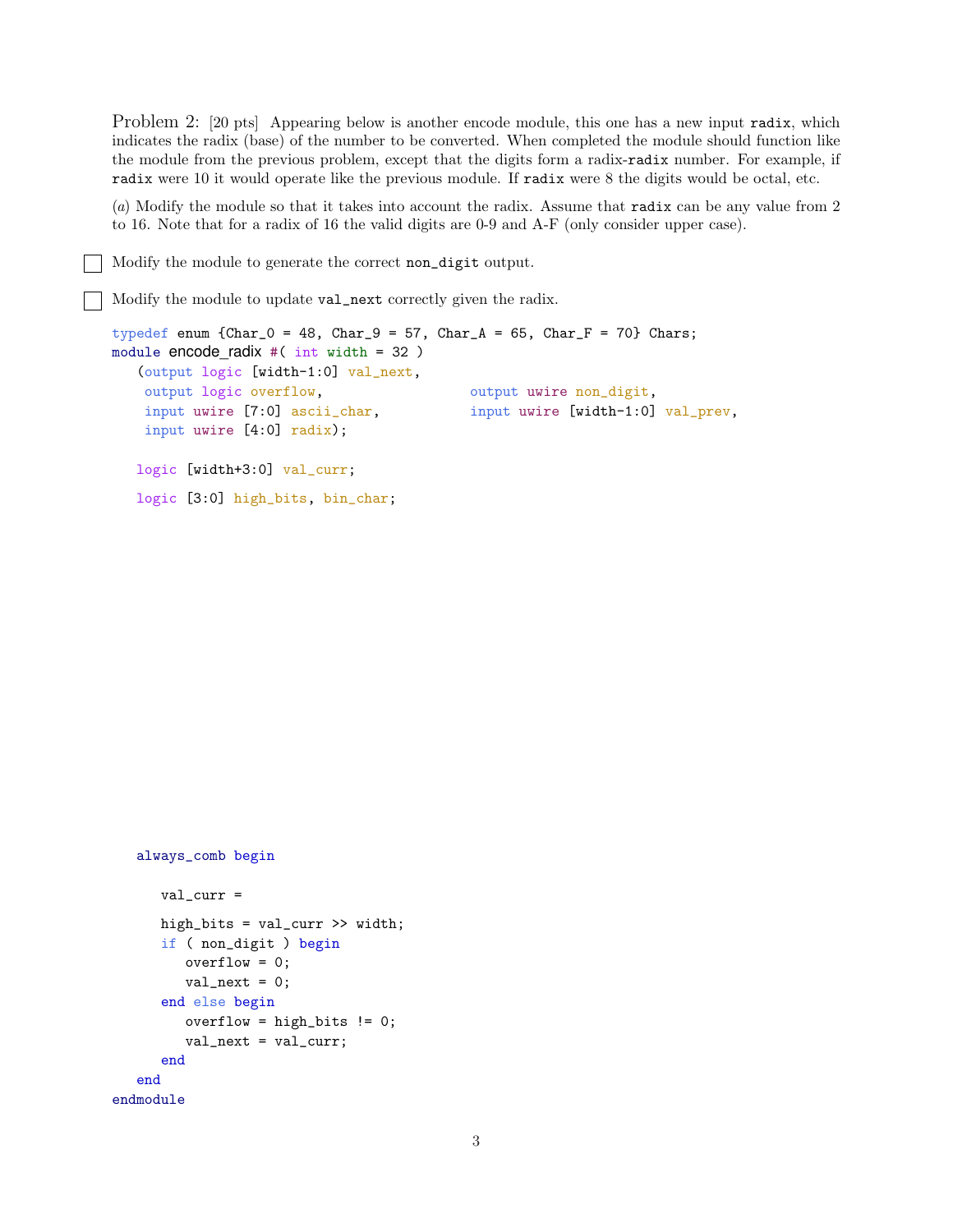Problem 2, continued:

 $\blacksquare$ 

(b) Suppose that module encode\_radix (from the previous part) were to be used in a larger design in which the values of radix could only be 2, 8, 10, and 16. Also suppose that the synthesis program can't figure out that radix is limited to these values. Why would the cost be higher than necessary, and how could encode\_radix be modified to get the lower cost hardware?

Explain why the cost will be higher than is necessary.

Show the changes to encode\_radix so that the synthesis program will generate the lower cost design. The port definitions cannot be changed.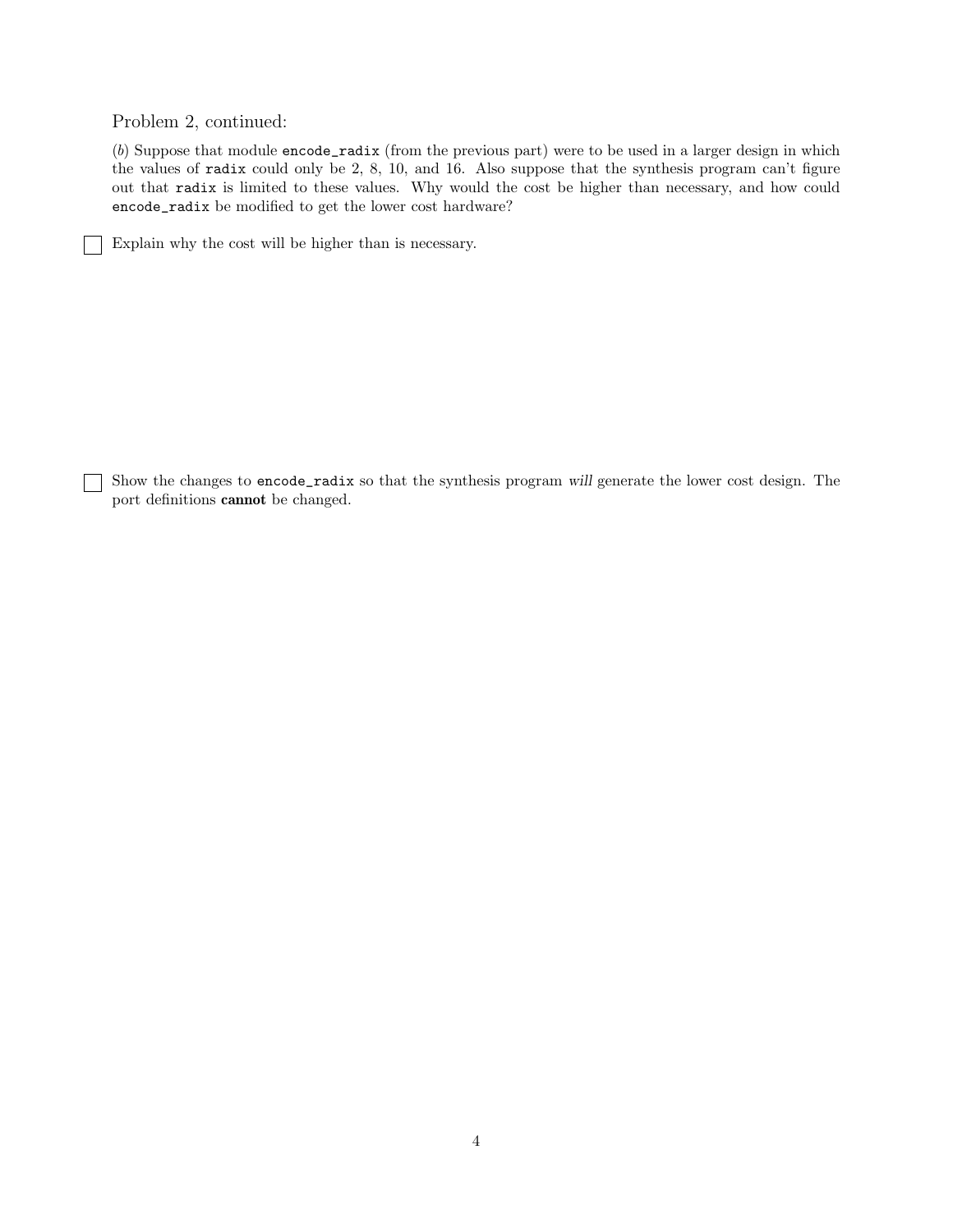**find\_period** Problem 3: [20 pts] Appearing to the right is hard**start** 曲 en ware and a corresponding pat Verilog module. The module is incomplete, finish it. ▷ Hint: The hardware includes an end-around shift, that's = msb en<br>G 30:0 the part with the msb/lsb la**done** bels. pat<sup>-</sup> 32 **in\_pat**  $\frac{1}{31:31}$ lsb Add sizes and other information to port declarations. en Finish the Verilog code. per 32  $+$ = 1 **per clk** ₦ 佳 module find\_period (output per, output done, input in\_pat, input start, input clk);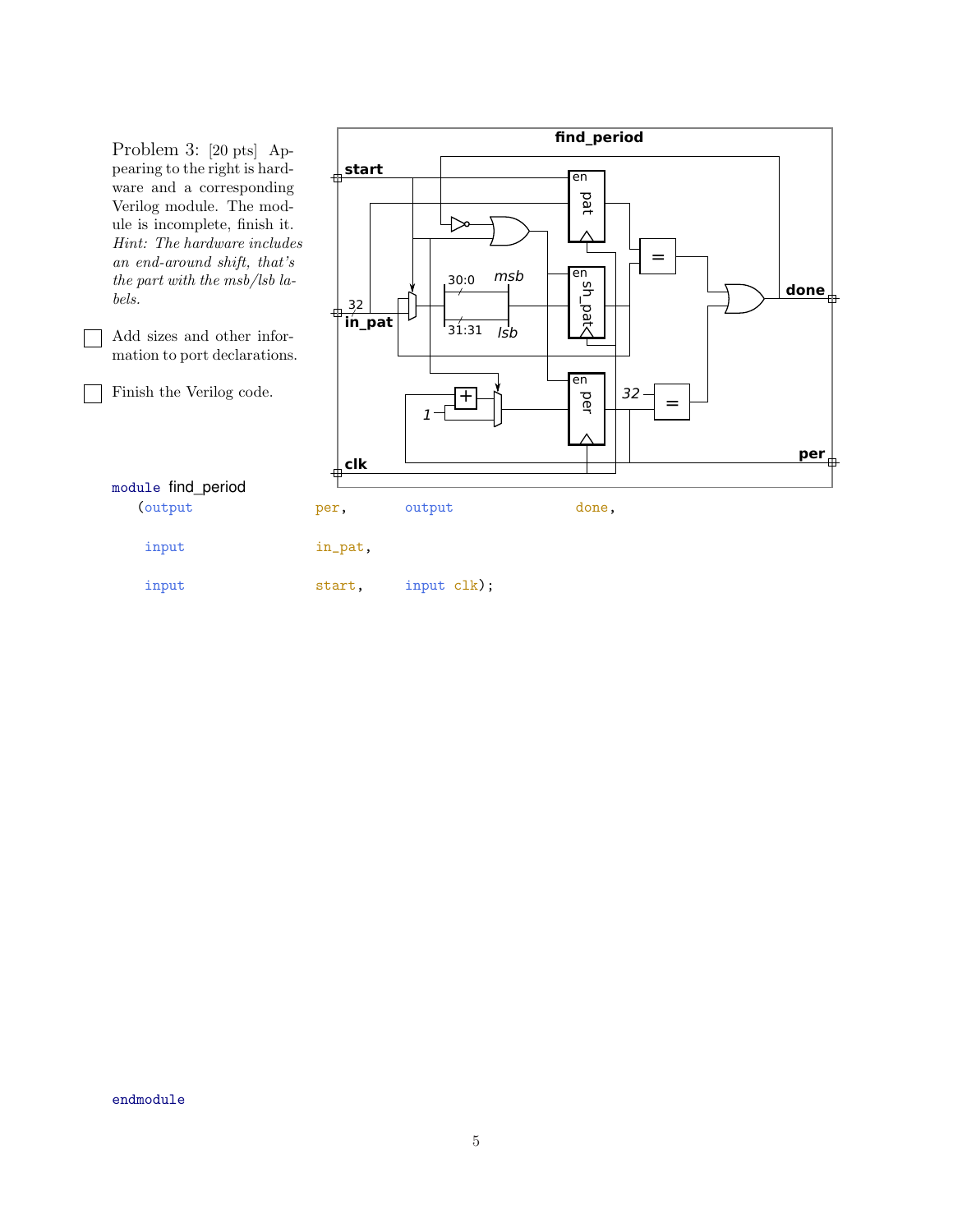Problem 4: [20 pts] The Verilog below is the key lookup part of the simple CAM module used in class.

```
logic [dwid:1] storage_data [ssize];
logic [kwid:1] storage_key [ssize];
logic [ssize-1:0] storage_full;
always_comb begin
   mmatch = 0; midx = 0;for ( int i=0; i <ssize; i++ )
     if ( storage_full[i] && storage_key[i] == key ) begin mmatch = 1; midx = i; end
end
```

```
assign out_data = storage_data[midx];
```
(a) Starting with the registers and key shown below, sketch the hardware synthesized for this code without optimization. The hardware should produce values for mmatch and midx (but not out\_data). Do so for ssize=3. In class we often showed part of this as a box labeled "priority encoder" (or "pri" for short), in this problem actually show the hardware.

Synthesized hardware for ssize = 3 to generate  $\Box$  mmatch and  $\Box$  midx.



(b) Assume that the cost of an a-bit comparison unit is a, and its delay is also a. Assume that the cost of an  $a$ -input,  $b$ -bit multiplexor is  $ab$  and the delay is 1. Compute the cost and delay of the logic used to compute midx in terms of ssize (use s in your formulas) and kwid (use k in your formulas). As with the previous part, do this for the unoptimized hardware. Remember to solve this for an arbitrary value of  $\texttt{ssize}(s)$ , not for  $s=3$ .

Cost in terms of  $s$  and  $k$ :

Delay in terms of  $s$  and  $k$ :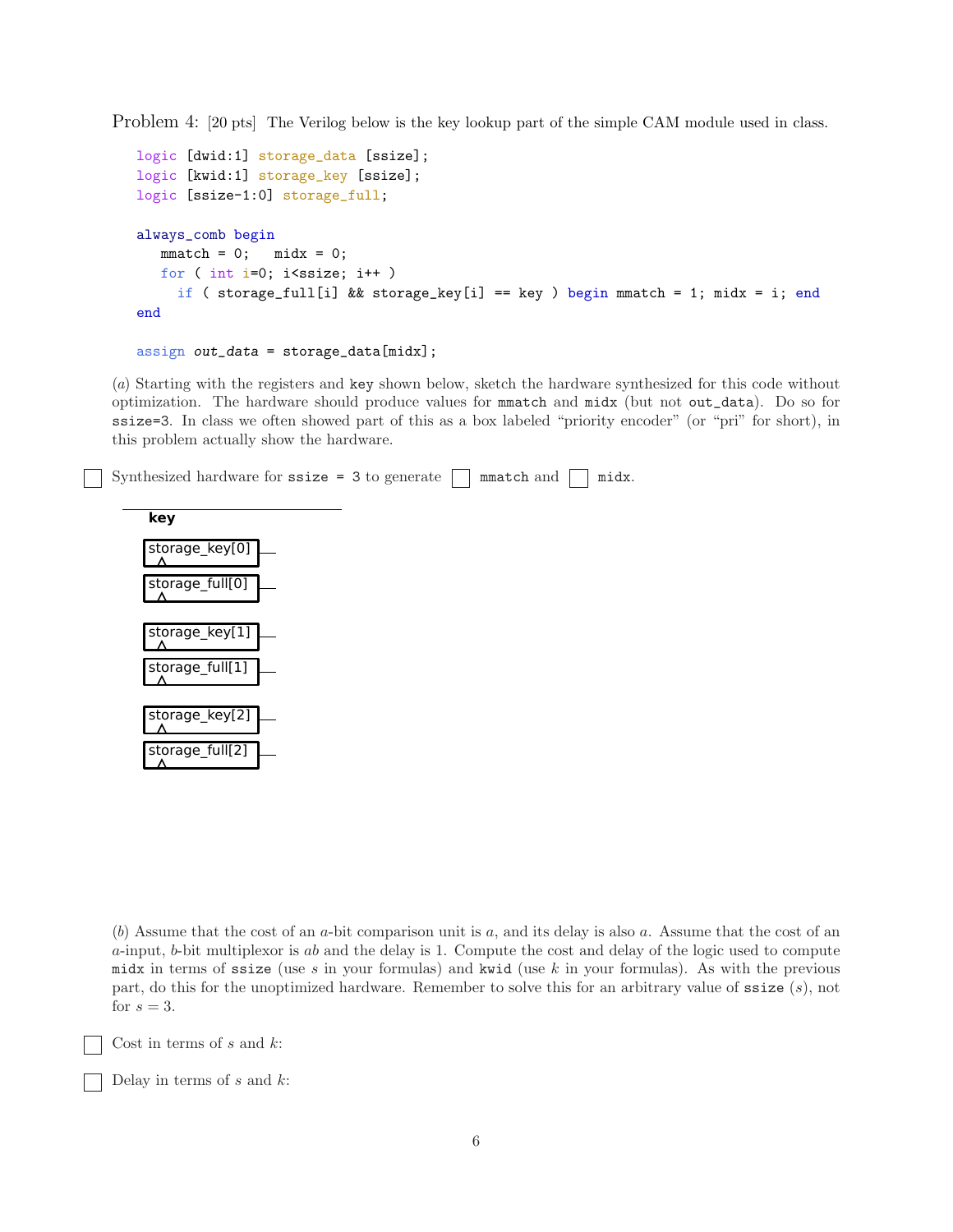Problem 4, continued: Appearing below is a variation on the key lookup from the CAM module. Instead of finding a matching key it finds the largest stored key that is  $\leq$  to the lookup key. Note that this version doesn't include storage\_full.

```
logic [dwid:1] storage_data [ssize];
logic [kwid:1] storage_key [ssize];
always_comb begin
   midx = 0; bkey = 0;
   for ( int i=0; i <ssize; i++ )
     if ( storage_key[i] >= bkey && storage_key[i] <= key ) // READ THIS LINE CAREFULLY
       begin midx = i; bkey = storage_key[i]; end
end
assign out_data = storage_data[midx];
```
(c) Sketch the hardware for ssize=3.

Sketch the synthesized hardware needed to generate bkey.







(d) Compute the cost and performance in terms of ssize (use s) and the key size (use k). As before a k-bit comparison unit (equality or magnitude) costs  $k$  and has a delay of  $k$  and an a-input, b-bit mux costs  $ab$  and has a delay of 1. *Hint: There's a big difference*.

Cost in terms of  $s$  and  $k$ :

Delay in terms of  $s$  and  $k$ :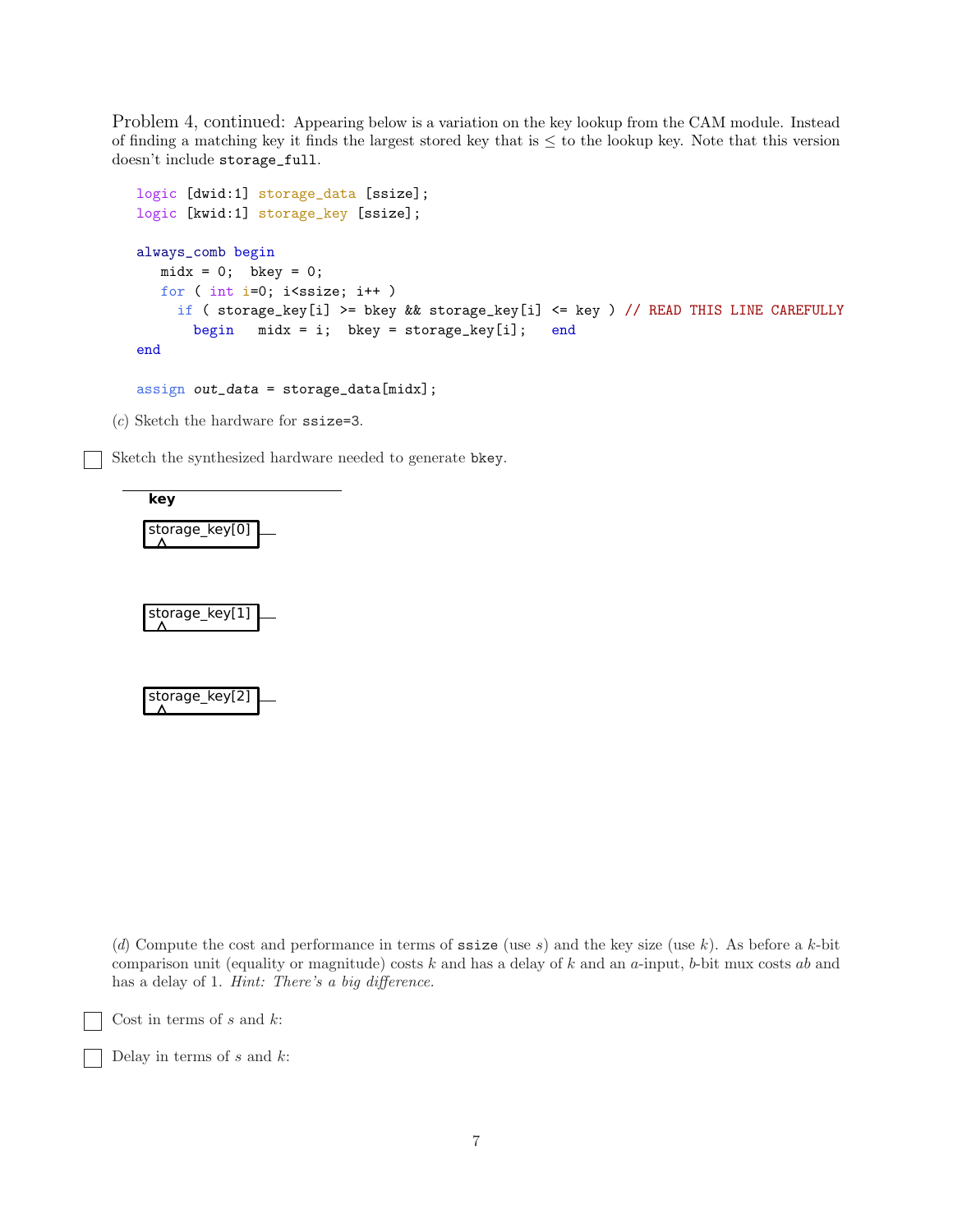Problem 5: [20 pts] Answer each question below.

(a) The module below is supposed to count from 0 to max (inclusive), then return to zero. Strictly speaking it does, but there are problems, including the fact that it's not synthesizable. Fix the problems.

```
module COUNTER #(int max = 3)(output logic [7:0] count, input uwire clk);
   always @( posedge clk ) begin
      count \leq count + 1;end
   always @* begin
      if ( count == max ) count <= 0;end
endmodule
```
Why isn't the module synthesizable?

 $\Box$  Fix the problem.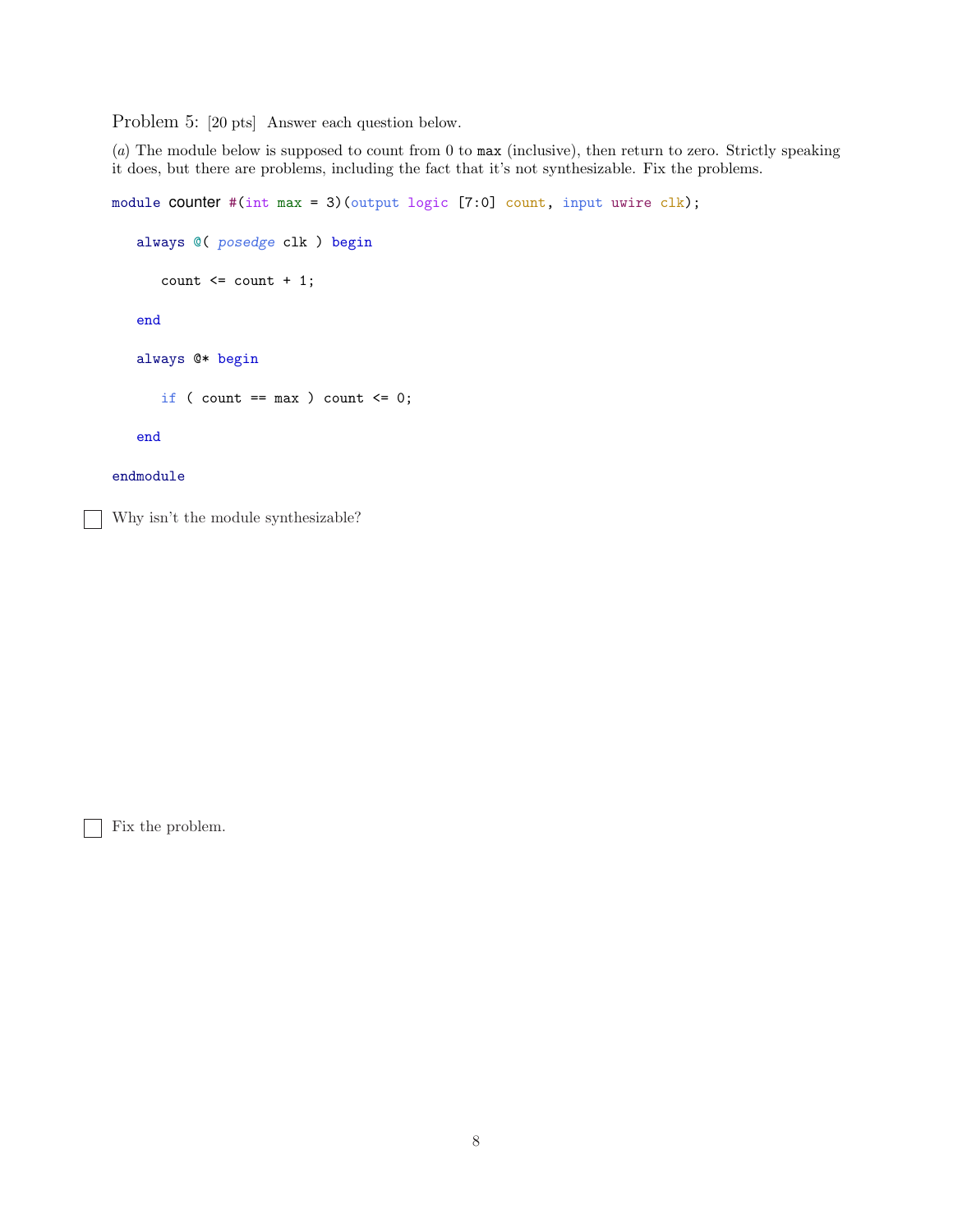(b) There is a problem with the module below due to the way that a is declared. module sa1(output uwire a, input uwire c, d); always\_comb begin  $a = c \& d;$ end endmodule Fix the problem by changing the declaration of a.

Fix the problem without changing the declaration of a.  $\overline{\phantom{a}}$ 

(c) Describe a situation in which using always\_comb has a benefit over using always @\*.

Situation where always\_comb helps.